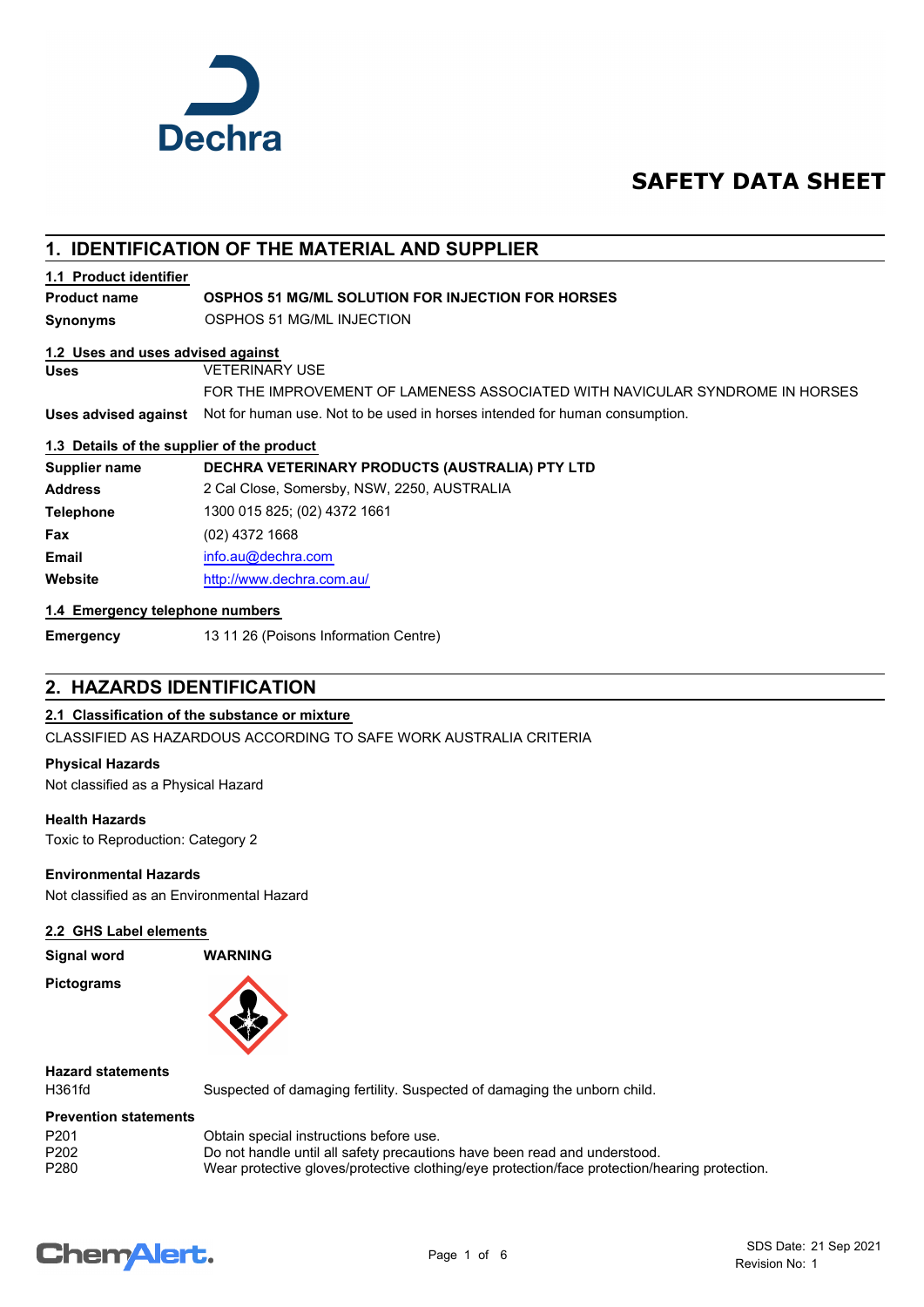#### **Response statements**

P308 + P313 IF exposed or concerned: Get medical advice/ attention.

#### **Storage statements**

P405 Store locked up.

#### **Disposal statements**

P501 Dispose of contents/container in accordance with relevant regulations.

#### **2.3 Other hazards**

No information provided.

## **3. COMPOSITION/ INFORMATION ON INGREDIENTS**

#### **3.1 Substances / Mixtures**

| Ingredient                                        | <b>CAS Number</b> | <b>EC Number</b> | Content    |
|---------------------------------------------------|-------------------|------------------|------------|
| DICHLOROMETHYLENEDIPHOSPHONIC ACID SODIUM<br>SALT | 22560-50-5        | 245-078-9        | 6%         |
| NON HAZARDOUS INGREDIENTS                         | Not Available     | Not Available    | ⊤Remainder |

## **4. FIRST AID MEASURES**

#### **4.1 Description of first aid measures**

| Eye                         | If in eyes, hold eyelids apart and flush continuously with running water. Continue flushing until advised to<br>stop by a Poisons Information Centre, a doctor, or for at least 15 minutes.                 |
|-----------------------------|-------------------------------------------------------------------------------------------------------------------------------------------------------------------------------------------------------------|
| <b>Inhalation</b>           | If inhaled, remove from contaminated area. Apply artificial respiration if not breathing.                                                                                                                   |
| <b>Skin</b>                 | If skin or hair contact occurs, remove contaminated clothing and flush skin and hair with running water.<br>Continue flushing with water until advised to stop by a Poisons Information Centre or a doctor. |
| Ingestion                   | For advice, contact a Poisons Information Centre on 13 11 26 (Australia Wide) or a doctor (at once). If<br>swallowed, do not induce vomiting.                                                               |
| <b>First aid facilities</b> | None allocated.                                                                                                                                                                                             |

#### **4.2 Most important symptoms and effects, both acute and delayed**

See Section 11 for more detailed information on health effects and symptoms.

#### **4.3 Immediate medical attention and special treatment needed**

Treat symptomatically.

## **5. FIRE FIGHTING MEASURES**

#### **5.1 Extinguishing media**

Use an extinguishing agent suitable for the surrounding fire.

#### **5.2 Special hazards arising from the substance or mixture**

Non flammable. May evolve toxic gases if strongly heated.

#### **5.3 Advice for firefighters**

Treat as per requirements for surrounding fires. Evacuate area and contact emergency services. Remain upwind and notify those downwind of hazard. Wear full protective equipment including Self Contained Breathing Apparatus (SCBA) when combating fire. Use waterfog to cool intact containers and nearby storage areas.

#### **5.4 Hazchem code**

None allocated.

## **6. ACCIDENTAL RELEASE MEASURES**

## **6.1 Personal precautions, protective equipment and emergency procedures**

Wear Personal Protective Equipment (PPE) as detailed in section 8 of the SDS.

## **6.2 Environmental precautions**

Prevent product from entering drains and waterways.

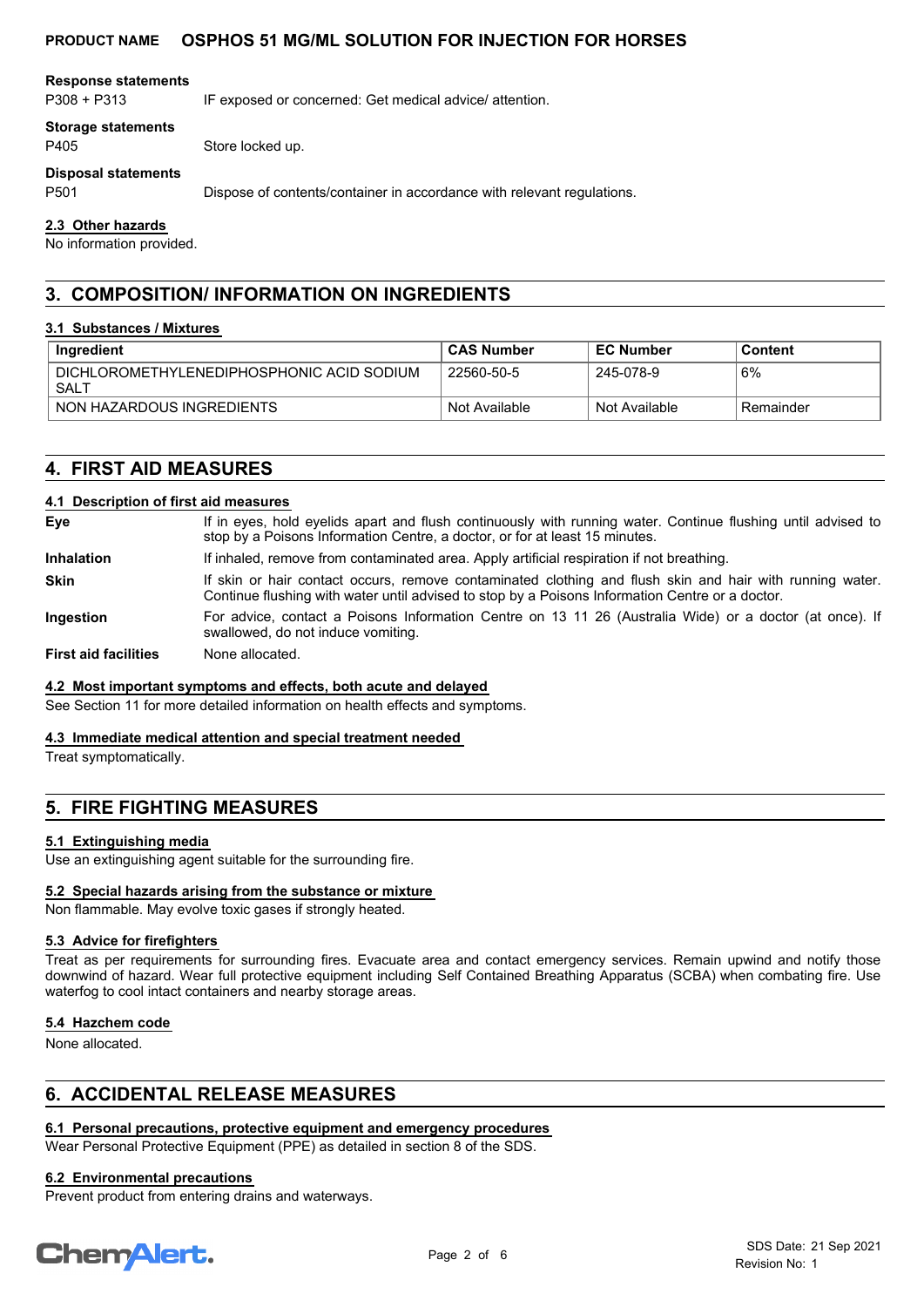#### **6.3 Methods of cleaning up**

Contain spillage, then cover / absorb spill with non-combustible absorbent material (vermiculite, sand, or similar), collect and place in suitable containers for disposal.

#### **6.4 Reference to other sections**

See Sections 8 and 13 for exposure controls and disposal.

## **7. HANDLING AND STORAGE**

#### **7.1 Precautions for safe handling**

Before use carefully read the product label. Use of safe work practices are recommended to avoid eye or skin contact and inhalation. Observe good personal hygiene, including washing hands before eating. Prohibit eating, drinking and smoking in contaminated areas.

#### **7.2 Conditions for safe storage, including any incompatibilities**

Store in a cool, dry, well marked area, removed from foodstuffs and other drugs. Storage areas and containers should be clearly marked for drug holding, protected from light, freezing or physical damage and tightly sealed when not in use. Keep out of reach of children. Store below 30°C.

#### **7.3 Specific end uses**

No information provided.

## **8. EXPOSURE CONTROLS / PERSONAL PROTECTION**

#### **8.1 Control parameters**

#### **Exposure standards**

No exposure standards have been entered for this product.

#### **Biological limits**

No biological limit values have been entered for this product.

#### **8.2 Exposure controls**

Avoid inhalation. Use in well ventilated areas. **Engineering controls**

#### **PPE**

| Eye / Face         | When using large quantities or where heavy contamination is likely, wear splash-proof goggles. |
|--------------------|------------------------------------------------------------------------------------------------|
| Hands              | Wear latex gloves.                                                                             |
| <b>Body</b>        | In a laboratory situation, wear a laboratory coat.                                             |
| <b>Respiratory</b> | Not required under normal conditions of use.                                                   |



## **9. PHYSICAL AND CHEMICAL PROPERTIES**

## **9.1 Information on basic physical and chemical properties**

| Appearance                   | <b>CLEAR LIQUID</b>  |
|------------------------------|----------------------|
| Odour                        | <b>SLIGHT ODOUR</b>  |
| <b>Flammability</b>          | NON FI AMMABI F      |
| <b>Flash point</b>           | <b>NOT RELEVANT</b>  |
| <b>Boiling point</b>         | NOT AVAILABLE        |
| <b>Melting point</b>         | NOT AVAILABLE        |
| <b>Evaporation rate</b>      | <b>NOT AVAILABLE</b> |
| рH                           | 3.8 to 4.5           |
| Vapour density               | NOT AVAILABLE        |
| <b>Relative density</b>      | <b>NOT AVAILABLE</b> |
| Solubility (water)           | <b>SOLUBLE</b>       |
| Vapour pressure              | <b>NOT AVAILABLE</b> |
| <b>Upper explosion limit</b> | <b>NOT RELEVANT</b>  |
| <b>Lower explosion limit</b> | <b>NOT RELEVANT</b>  |

# **ChemAlert.**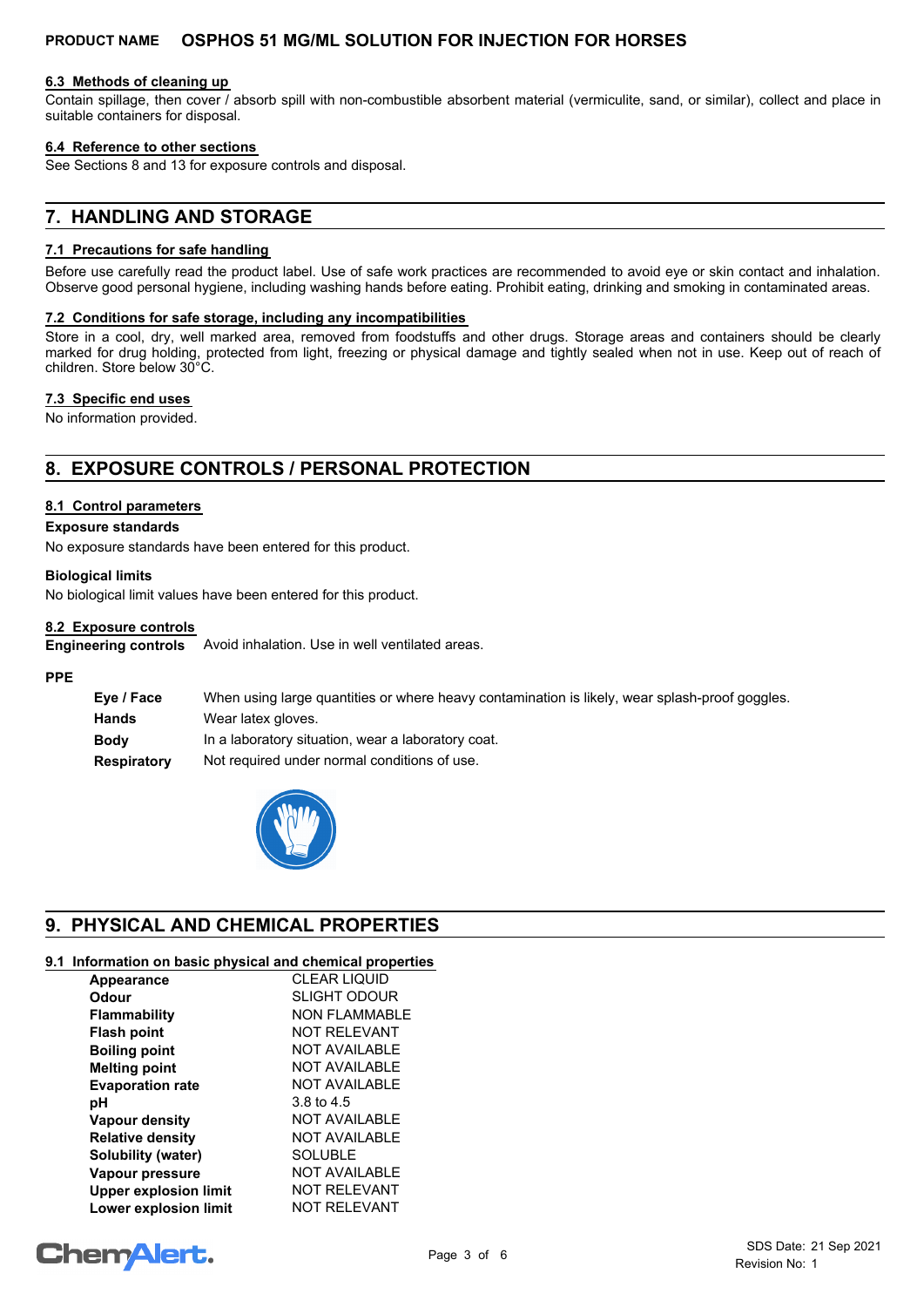#### **9.1 Information on basic physical and chemical properties**

| <b>Partition coefficient</b>     | <b>NOT AVAILABLE</b> |
|----------------------------------|----------------------|
| <b>Autoignition temperature</b>  | <b>NOT AVAILABLE</b> |
| <b>Decomposition temperature</b> | <b>NOT AVAILABLE</b> |
| <b>Viscosity</b>                 | <b>NOT AVAILABLE</b> |
| <b>Explosive properties</b>      | <b>NOT AVAILABLE</b> |
| <b>Oxidising properties</b>      | <b>NOT AVAILABLE</b> |
| <b>Odour threshold</b>           | <b>NOT AVAILABLE</b> |

## **10. STABILITY AND REACTIVITY**

#### **10.1 Reactivity**

Carefully review all information provided in sections 10.2 to 10.6.

#### **10.2 Chemical stability**

Stable under recommended conditions of storage.

#### **10.3 Possibility of hazardous reactions**

Hazardous polymerisation is not expected to occur.

#### **10.4 Conditions to avoid**

Avoid heat, sparks, open flames and other ignition sources.

#### **10.5 Incompatible materials**

Compatible with most commonly used materials.

#### **10.6 Hazardous decomposition products**

May evolve toxic gases if heated to decomposition.

## **11. TOXICOLOGICAL INFORMATION**

#### **11.1 Information on toxicological effects**

| <b>Acute toxicity</b>              | This product is used in veterinary applications. Use safe work practices to avoid eye contact, prolonged skin<br>contact and ingestion. Refer to medical doctor/specialist for advice regarding adverse side effects.                               |  |  |
|------------------------------------|-----------------------------------------------------------------------------------------------------------------------------------------------------------------------------------------------------------------------------------------------------|--|--|
| <b>Skin</b>                        | Exposure considered unlikely. Due to product form, adverse health effects via skin contact are not<br>anticipated. However, accidental injection into the skin (needle stick injury) may result in a local injection site<br>reaction.              |  |  |
| Eye                                | Exposure to contents is considered unlikely. Due to product form and nature of use, the potential for<br>exposure is reduced. However, if unit is damaged contact may result in irritation and lacrimation.                                         |  |  |
| <b>Sensitisation</b>               | Not classified as causing skin or respiratory sensitisation.                                                                                                                                                                                        |  |  |
| <b>Mutagenicity</b>                | Not classified as a mutagen.                                                                                                                                                                                                                        |  |  |
| Carcinogenicity                    | Not classified as a carcinogen.                                                                                                                                                                                                                     |  |  |
| <b>Reproductive</b>                | Suspected of damaging fertility or the unborn child. In rat studies, disodium clodronate is shown to have<br>detrimental effects during pregnancy.                                                                                                  |  |  |
| STOT - single<br>exposure          | Not classified as causing organ damage from single exposure. Due to the product form, exposure to contents<br>is not anticipated. However, high level exposure may result in respiratory irritation, drowsiness, dizziness,<br>nausea and headache. |  |  |
| <b>STOT - repeated</b><br>exposure | Not classified as causing organ damage from repeated exposure.                                                                                                                                                                                      |  |  |
| <b>Aspiration</b>                  | Not classified as causing aspiration.                                                                                                                                                                                                               |  |  |

## **12. ECOLOGICAL INFORMATION**

#### **12.1 Toxicity**

No information provided.

#### **12.2 Persistence and degradability**

No information provided.

#### **12.3 Bioaccumulative potential**

No information provided.

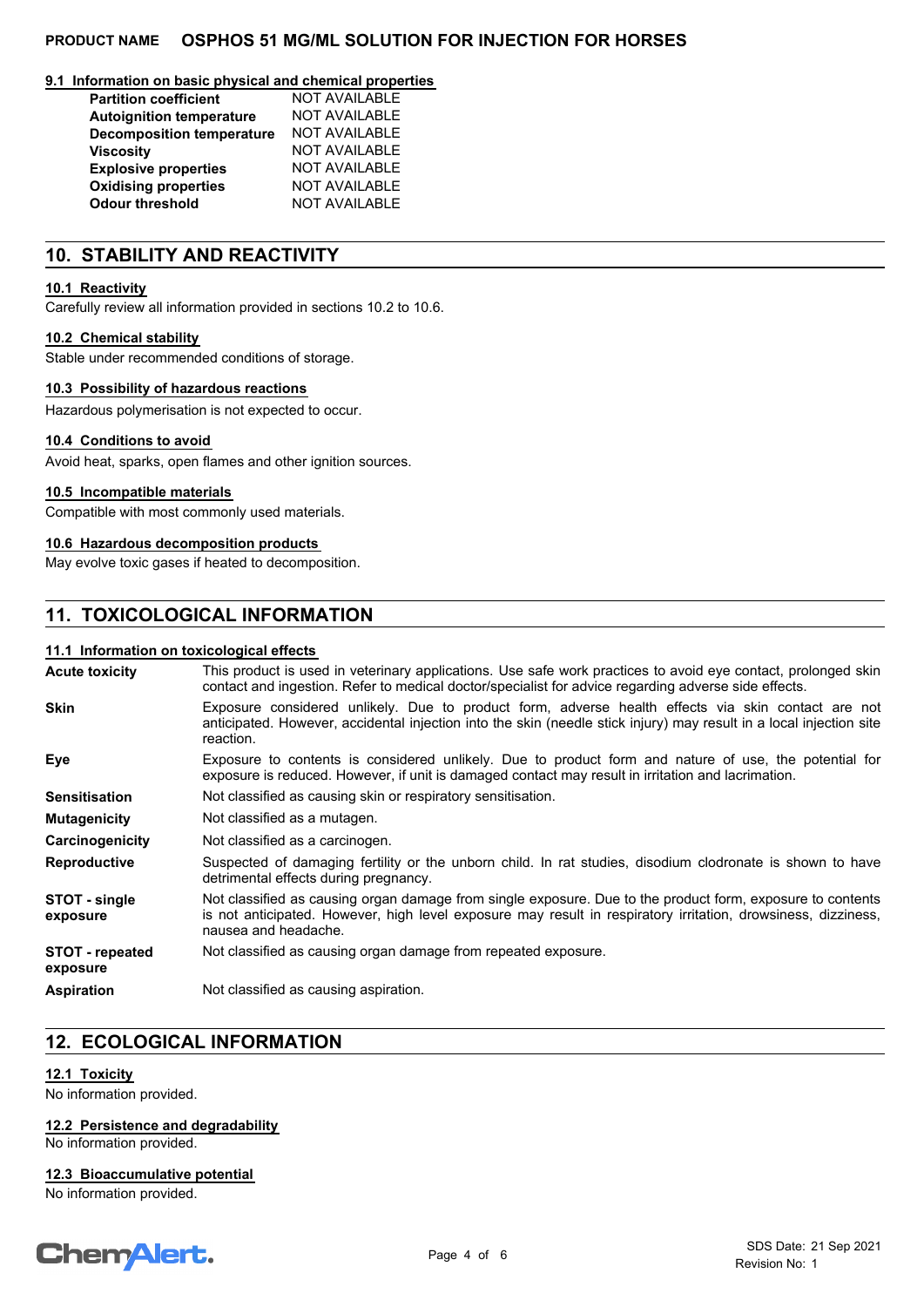#### **12.4 Mobility in soil**

No information provided.

## **12.5 Other adverse effects**

No information provided.

## **13. DISPOSAL CONSIDERATIONS**

#### **13.1 Waste treatment methods**

For small quantities, collect and place in sealable containers. Dispose of, as with other clinical waste, by high temperature incineration (recommended > 1100°C). Burial to landfill may be acceptable, but only at an approved and licensed waste disposal site. **Waste disposal**

**Legislation** Dispose of in accordance with relevant local legislation.

## **14. TRANSPORT INFORMATION**

#### **NOT CLASSIFIED AS A DANGEROUS GOOD BY THE CRITERIA OF THE ADG CODE, IMDG OR IATA**

|                                     | <b>LAND TRANSPORT (ADG)</b> | <b>SEA TRANSPORT (IMDG / IMO)</b> | AIR TRANSPORT (IATA / ICAO) |
|-------------------------------------|-----------------------------|-----------------------------------|-----------------------------|
|                                     |                             |                                   |                             |
| 14.1 UN Number                      | None allocated.             | None allocated.                   | None allocated.             |
| 14.2 Proper<br><b>Shipping Name</b> | None allocated.             | None allocated.                   | None allocated.             |
| 14.3 Transport<br>hazard class      | None allocated.             | None allocated.                   | None allocated.             |
| 14.4 Packing Group                  | None allocated.             | None allocated.                   | None allocated.             |

#### **14.5 Environmental hazards**

Not a Marine Pollutant.

#### **14.6 Special precautions for user**

**Hazchem code** None allocated.

## **15. REGULATORY INFORMATION**

| 15.1 Safety, health and environmental requiations/legislation specific for the substance or mixture |                                                                                                                                                 |  |  |
|-----------------------------------------------------------------------------------------------------|-------------------------------------------------------------------------------------------------------------------------------------------------|--|--|
| <b>Poison schedule</b>                                                                              | Classified as a Schedule 4 (S4) Standard for the Uniform Scheduling of Medicines and Poisons (SUSMP).                                           |  |  |
| <b>APVMA Numbers</b>                                                                                | 69825                                                                                                                                           |  |  |
| <b>Classifications</b>                                                                              | Safe Work Australia criteria is based on the Globally Harmonised System (GHS) of Classification and<br>Labelling of Chemicals (GHS Revision 7). |  |  |
| <b>Inventory listings</b>                                                                           | <b>AUSTRALIA: AIIC (Australian Inventory of Industrial Chemicals)</b><br>All components are listed on AIIC, or are exempt.                      |  |  |

## **16. OTHER INFORMATION**

PERSONAL PROTECTIVE EQUIPMENT GUIDELINES: The recommendation for protective equipment contained within this report is provided as a guide only. Factors such as form of product, method of application, working environment, quantity used, product concentration and the availability of engineering controls should be considered before final selection of personal protective equipment is made. **Additional information**

#### HEALTH EFFECTS FROM EXPOSURE:

It should be noted that the effects from exposure to this product will depend on several factors including: form of product; frequency and duration of use; quantity used; effectiveness of control measures; protective equipment used and method of application. Given that it is impractical to prepare a report which would encompass all possible scenarios, it is anticipated that users will assess the risks and apply control methods where appropriate.

## **ChemAlert.**